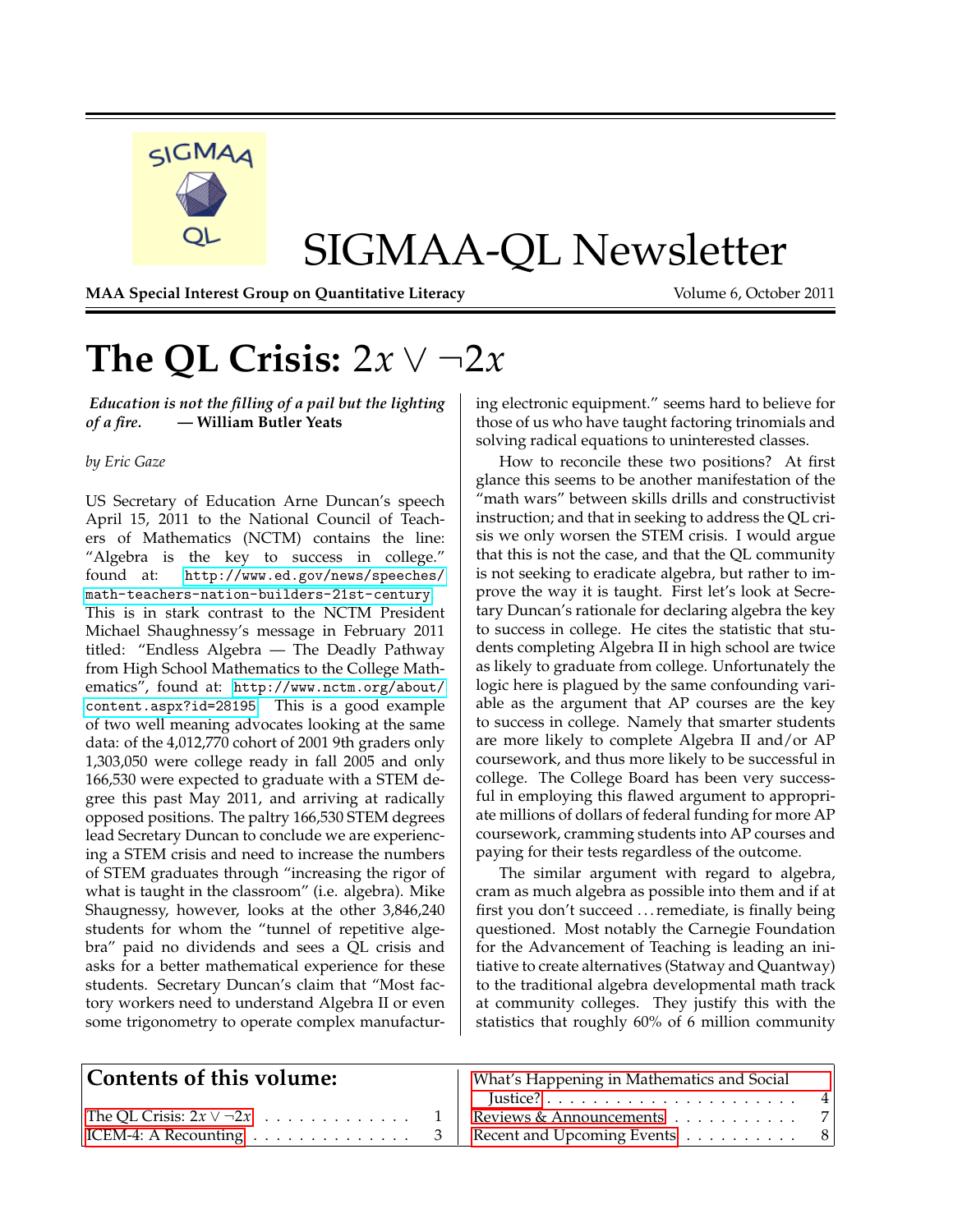college students each year enter the algebra-centric developmental math track and approximately 2/3 of these (2.5 million) never finish. Algebra has become a wasteland of de-contextualized symbol manipulation and formulaic memorization, a wasteland where dreams of higher education and a better life wither and die. The QL community appreciates the severity of the STEM crisis and do not see addressing the QL crisis (creating quantitatively literate citizens) as being at odds with creating more scientists and engineers. In some sense they are two sides of the same coin. The QL community seeks to create a curriculum that fulfills quantitative reasoning needs of all, providing meaningful engagement in mathematics that will simultaneously develop quantitative literacy and spark an interest in STEM fields.

Secretary Duncan states that "One of the best gifts math teachers can give their students is to teach them how to solve complex algebraic equations." Why? He cites a common rationalization of the current algebra curriculum: in learning abstract symbol manipulation students are laying the foundation for more general problem-solving and reasoning skills. I would counter that the best gift *any* teacher can give a student is to teach them how to think. Period. To posit that factoring trinomials and solving for *x* in the abstract will lead to problem solving in the concrete seems tenuous at best. Jeffrey Bennett's excellent new book, *Math for Life*, highlights how this approach of moving from the abstract to the concrete is a complete reversal of educational theory dating back to the Greeks. Cognitive psychologists talk of the need for a schema, or concrete contextual grounding from our experience, in order to learn. The schema anchors our knowledge in a way that allows us to build on it. Abstract symbol manipulation provides no such anchor, only hopeless bewilderment for most of our students. I am not arguing that algebra is bad or useless, just that our current method of teaching algebra is flawed. Indeed James Gleick points out in his book, *The Information*, how thought is intimately wrapped up in symbols and the alphabet. Symbolic representation literally is a pre-cursor to thought, allowing for analysis and development of reasoning skills and logic. We have become so enamored with our language of symbols that we have lost sight of the fact that algebra is a tool for use in reasoning not an end in itself. It is time to put algebra back in its rightful place. Yes the mathematics curriculum needs to build skills but not at the complete expense of any contextual understanding, a balanced approach is needed. Context needs to provide scaffolding for learning and context should drive the teaching of mathematics. Currently

the mathematical content drives the context. Mike Shaughnessy points out that the current "layer cake of algebra-dominated mathematics" exists solely to prepare students for calculus, and he offers 4 concrete alternative pathways:

- 1. Data analysis, combinatorics, probability and numerical trends/modeling.
- 2. Statistical thinking and decision making.
- 3. Linear algebra.
- 4. Multivariate applications of calculus and statistics.

I would add a fifth strand to be interwoven in all focusing on quantitative reasoning, building and developing critical middle school mathematics topics that currently are abandoned in high school but serve as the foundation for numeracy. In addition these pathways all would necessarily require algebra to be embedded in the context of the material. In conclusion I would like to offer the obvious statement: To learn is to think and this requires studying! This refers back to the quotation at the beginning from Yeats. Jeffrey Bennett's book, *Math for Life*, contains the same quote and the following advice for solving the math education dilemma:

- 1. Recruit and retain outstanding teachers.
- 2. Inspire students to study harder.
- 3. Provide a solid foundation of math skills by incorporating mathematics in all subject areas.

I was struck by the similarity of these with Thomas Friedman's suggestions for education reform in his book, *The World is Flat*. He says the most important educational outcome for students in today's rapidly changing knowledge economy is to "learn how to learn." He stresses that curiosity and passion trump raw intellect, and that we need to develop right brain thinking seeking synthesis across disciplines. To accomplish this we need great teachers, because great teachers inspire us. In order for teachers to light this fire they also must possess curiosity and passion for learning. Thus it is not just students who would benefit from a context-rich meaningful mathematics curriculum, but also teachers, forming a powerful feedback loop throughout the curriculum.

*Eric Gaze*

*Chair, SIGMAA-QL* [http: // www. bowdoin. edu/ faculty/ e/ egaze/](http://www.bowdoin.edu/faculty/e/egaze/) [egaze AT bowdoin.edu](mailto:egaze@bowdoin.edu)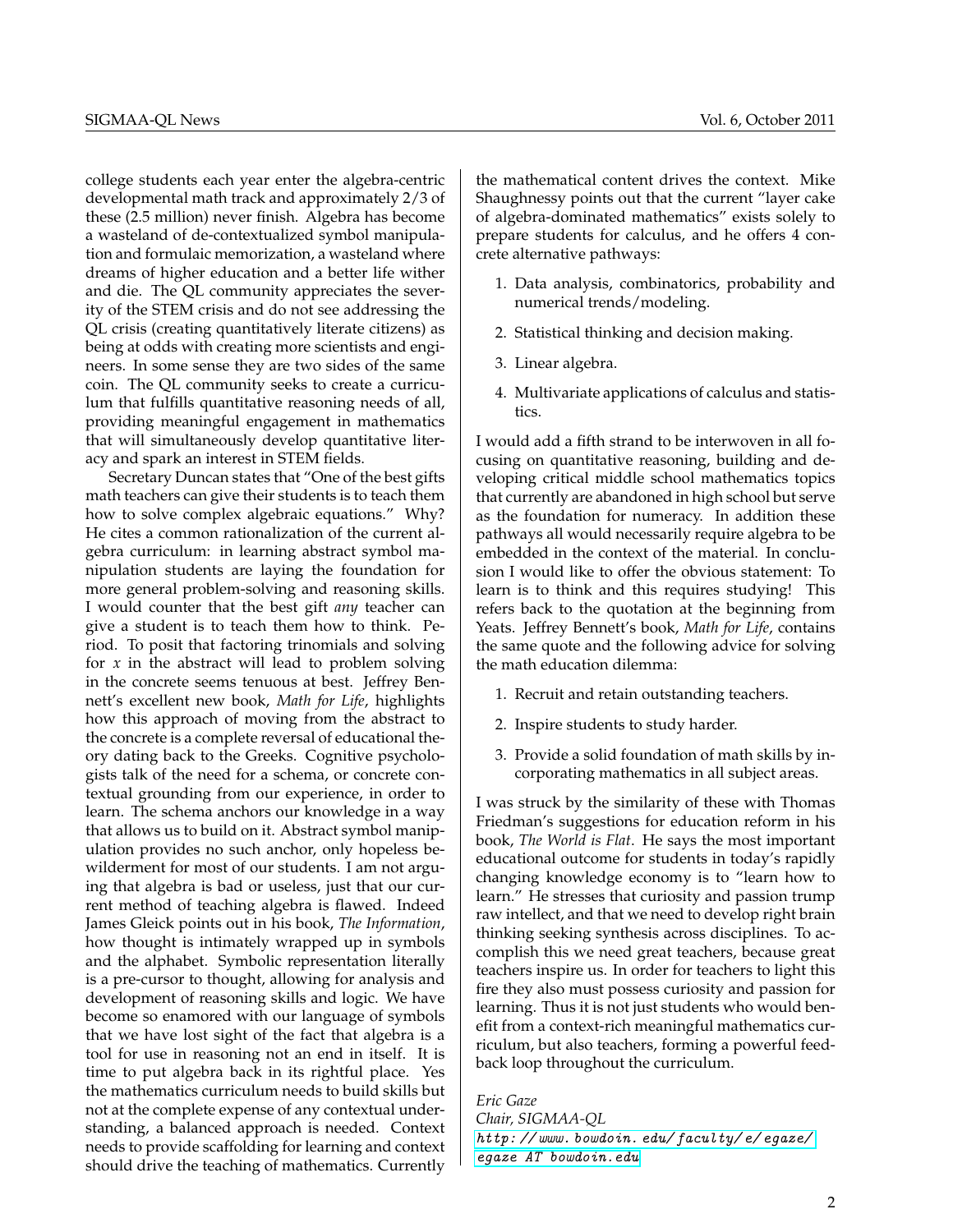# <span id="page-2-0"></span>**ICEM-4: A Recounting**

4 **th International Conference on Ethnomathematics Towson, Maryland, July 25–30, 2010**

### *by Pat Kenschaft*

In summer 2010, the International Conference on Ethnomathematics (ICEM-4) met in the United States for the first time. More than 80 people from 20 countries and 20 states gathered at Towson University, Maryland, to consider the interface of culture and mathematics, primarily reporting the mathematics developed by indigenous cultures.

Ethnomathematics and QL have a fascinating relationship. Ethnomathematics explores the mathematics developed away from the dominant Western mathematical tradition, and QL tries to connect that tradition to the culture in which we live, exploring how mathematics can serve our needs and interests.

I find myself reflecting about the emphasis of my subculture (which I suspect is that of many readers) on patterns of time and money. My mother considered wasting time a sin, and while both she and I could sometimes overdo this, I am grateful for her patterning me to think about how I plan time, surely an aspect of QL. My family discusses money far more than many American families, contemplating together how we can maximize our happiness and security by managing money, and using patterns to decide how much we can give and to save. We wish other families and governments would look more consciously at patterns of money management, surely an aspect of both QL and our own ethnomathematics. Many cultures have survived without money, but it is crucial to ours and likely to remain so.

However, many cultures have developed amazing mathematics without money or a written language. Linda Furuto, Assistant Professor at the University of Hawaii, told about navigating the Pacific Ocean from Asia to California sailing on doublehulled canoes. Thousands of years ago her ancestors knew they needed trigonometry and other mathematics with no written language. She now takes week-long trips on replicas of these vessels, and takes her students onto them for an hour of explanation of the ancient techniques.

Bus conductors in India charge hoards of passengers the appropriate fare, varying according to where they get on and off, with no help from either a computer or written records. They study the skill for years, but mathematics educator Nirmala Naresh said that after shadowing them for four months, she couldn't possibly do it.

Hendrick Pinxten from Belgium described a seven-year-old Navaho boy taking 50 sheep to his uncle with only the help of a dog, finding the way using rock formations and sun angles, a journey that would take three hours by car. He said that one of his friends asked if we do such people a service by teaching them literacy. How will they fit into our culture? Might they be better off preserving and living in their own?

I heard talks about stone masonry in Portugal, games in South Africa, and weaving in Malaysia and Ghana. Respect for oral languages was apparent. Not all of the research was of indigenous cultures. Papers have been written about the ethnomathematics of current street children, who run now in every large city of the world and need to develop their own way of coping with time and money.

Ron Eglash, Professor of Science and Technology Studies at Rensselaer Polytechnic Institute, demonstrated some of his free software ([http://www.csdt.](http://www.csdt.rpi.edu) [rpi.edu](http://www.csdt.rpi.edu)), which uses simulations of cultural artifacts such as seen in fractals in African design, iteration in Native American beadwork, and least common multiples in Latino drumming.

You can learn more in the April/May, 2011, issue of the MAA Notices, complete with some photos, or at <http://nasgem.rpi.edu/>.

#### *Pat Kenschaft*

*New Jersey, USA* [kenschaft AT pegasus.montclair.edu](mailto:kenschaft@pegasus.montclair.edu)

Dr. Kenschaft is the author of *Change is Possible: Stories of Women and Minorities in Mathematics*. It is published by the American Mathematical Society and is available from their website, at [http://www.ams.org/notices/200502/fea-kenscha](http://www.ams.org/notices/200502/fea-kenschaft.pdf)ft. [pdf](http://www.ams.org/notices/200502/fea-kenschaft.pdf)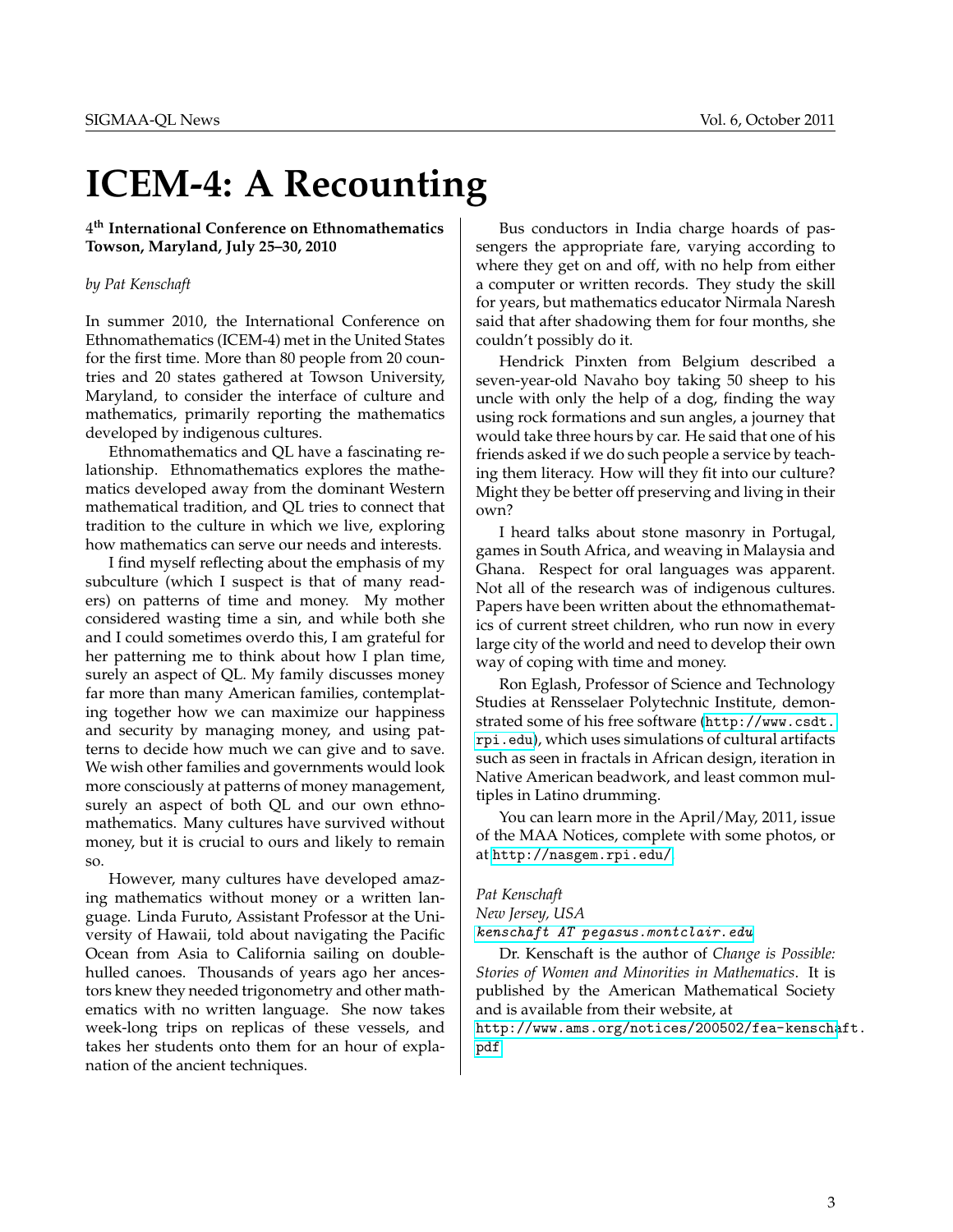# <span id="page-3-0"></span>**What's Happening in Mathematics and Social Justice?**

### *by Andy Miller*

In the summers of 2006 and 2007, I was a participant in two remarkable workshops held at Lafayette College (Easton, PA) and Middlebury College (Middlebury, VT), respectively. Titled "The Mathematics of Social Justice," these workshops brought together mathematics educators, mostly at the college level, in order to discuss and jointly develop course materials tying mathematics to issues of social justice. The purpose of this short article is to share my personal perspective on working in this area, give some brief updates on recent happenings in the field, and, I hope, inspire others to join in this effort.

## **Why Mathematics & Social Justice?**

The idea of using education in general and mathematics in particular to promote social justice has a long history: see, for example, the works of Paulo Freire (*The Pedagogy of the Oppressed*), Robert Moses (*Radical Equations and the Algebra Project*), Eric Gutstein (*Reading and Writing the World With Mathematics*), and the RadicalMath organization ([http://www.](http://www.radicalmath.org) [radicalmath.org](http://www.radicalmath.org)). In 2006, however, prior to the first workshop, such ideas were new to me. I had done volunteer work of various sorts and was concerned by many things I saw in society around me, but I had never considered connecting this aspect of my personal life to my professional life. My participation in the two conferences expanded my vision of what mathematics education can be, and I am now committed to the idea of promoting social justice (or at least the awareness of social justice issues) in the classroom whenever possible. Through the use of social justice applications, I hope to:

• *Develop students' mathematical and quantitative reasoning skills.* No matter the context, helping students learn math is a primary objective, of course. Together with readers of this newsletter, I'm interested in my students learning quantitative skills that will help them in their lives after college. For the majority of students I teach, these skills do not include solving a differential equation or reducing a matrix

to row echelon form. Most social justice applications require tools and ways of thinking that will benefit my students in their lives as citizens and decision-makers. In particular, social justice applications often present opportunities for students to search for and draw conclusions from real-world data sets.

- *Increase interest in mathematics.* Most of the students I teach would rather be somewhere else than in a mathematics classroom. By using social justice applications, I hope to interest students in the course and show them that mathematics has applications beyond the more often cited subjects in science and engineering.
- *Increase students' sense of civic engagement and confidence.* I would like to think that students who leave my classes are better equipped for citizenship than when they entered. Social justice applications allow me to waken and broaden their civic imaginations, challenging them to ask whether the world is as it should be. In addition, social justice applications are natural fits with service-learning and community-based learning, pedagogies which push students towards civic action.
- *Support the mission of my university.* The mission statement of Belmont University says that we are aiming to equip students to "engage and transform the world with disciplined intelligence, compassion, courage, and faith." Before getting involved developing curricula in the intersection of mathematics and social justice, I did not usually see my college mathematics courses as working towards this mission. Now, however, I have found a way that I can teach mathematics and at the same time aim to provide a transformational experience to my students. Many other writers highlight this aspect of social justice education: it is a way for our colleges and universities to engage with their communities and serve society more deeply than merely training students for their future careers.

As you can see from this list, educators in quantitative literacy and in the mathematics of social justice share many goals and aims. As we celebrate the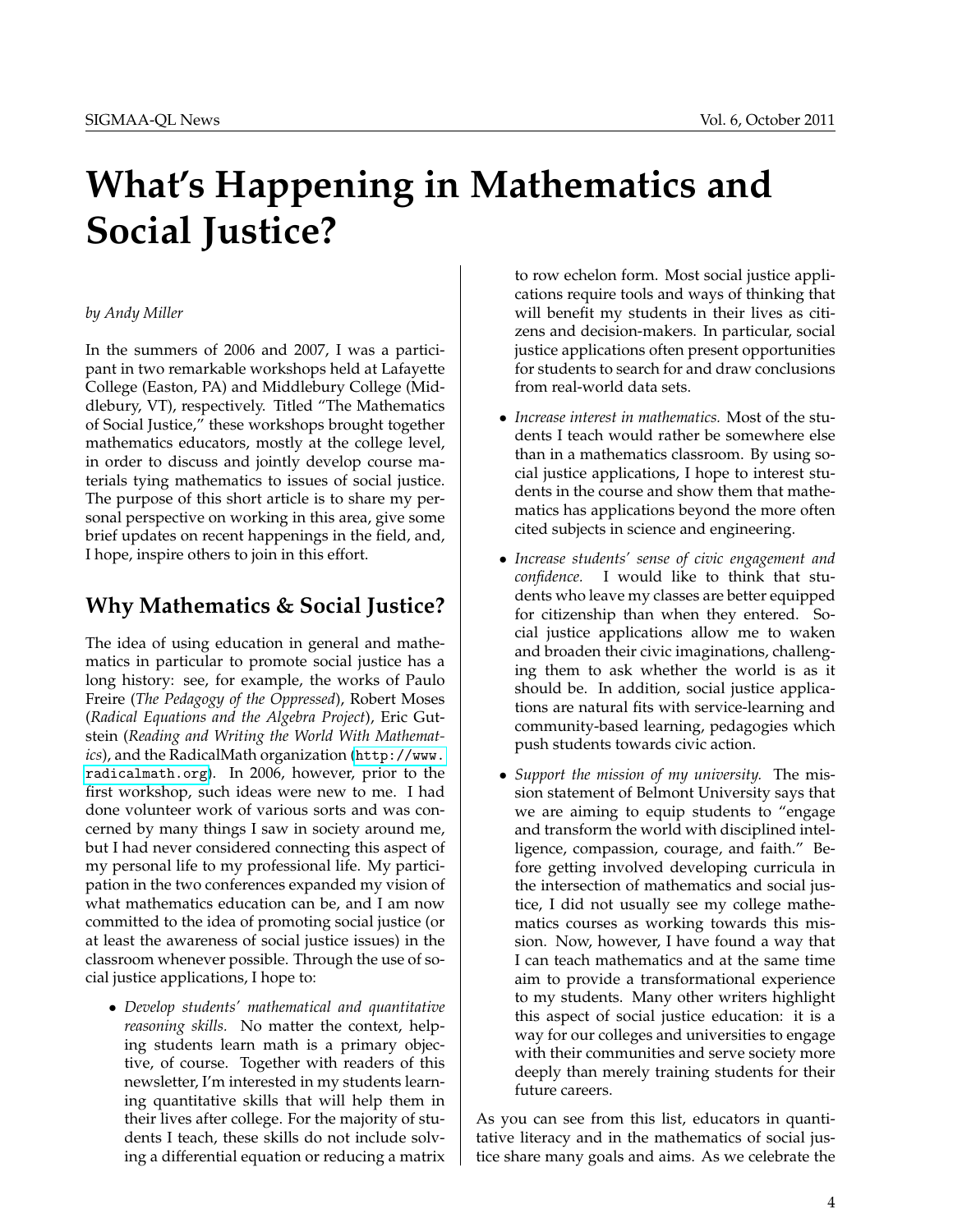10th anniversary of the seminal book *Mathematics and Democracy*, this should come as no surprise.

## **Recent Developments in Mathematics of Social Justice**

I'd like now to share some examples of recent work in mathematics and social justice. By no means does this list attempt to be exhaustive, and I apologize if I've overlooked good work that you or someone you know has done. That being said, I think the list below should serve as an indicator of the range of the work in the field and also the high level of interest in these applications.

- In late 2009, the AMS published a new textbook on game theory, *Models of Conflict and Cooperation*, by Rick Gillman and David Housman. Gillman and Housman wrote their textbook at a level appropriate for an introductory mathematics course, and it includes many applications of game theory that could fit into the social justice category (e.g. negotiation, arbitration, fair division). The authors have also given several MAA mini-courses discussing how they use the material to provide a "path to quantitative literacy."
- The 2010 Joint Mathematics Meetings had a large number of sessions connected to mathematics and social justice, including:
	- **–** A contributed paper session on "Mathematics, Equity, Diversity, and Social Justice." Two example talks: Maria Fung from Worcester State University talked about her course "Exploring Data for Social Change," which uses data sets (such as census data and FBI crime statistics) and social problems to teach introductory statistics. Jack Bookman from Duke University gave a talk called "Mathematics as a Subversive Activity." He shared strategies for fitting social justice ideas into even very rigid syllabi by employing a pedagogy that encourages students to think critically and independently and question authority.
	- **–** Project NExT sponsored a panel discussion on "Mathematics and Social Justice." The panelists—Eric Hsu, San Francisco State University; Shandy Hauk, WestEd; and Lisa Marano, West Chester University

of Pennsylvania—talked about projects ranging from the Emerging Scholars Program, which aims to increase the success of disadvantaged students in calculus, to the effects of culture in the classroom to descriptions of individual courses.

- **–** There was an AMS-MAA-MERsponsored contributed paper session on "Climate, Sustainability, and the Curriculum." Again, I'll give a sampling of the speakers: Tom Pfaff of Ithaca College spoke of the pioneering work he has done in using sustainability topics in introductory calculus (see [http://www.ithaca.](http://www.ithaca.edu/tpfaff/sustainability.htm) [edu/tpfaff/sustainability.htm](http://www.ithaca.edu/tpfaff/sustainability.htm), reviewed later in this issue). Deborah Hughes Hallett shared examples of how a wide variety of climate change topics can support the learning of core calculus ideas such as rates of change, averages, graphs, and differential equations.
- **–** SIGMAA-QL and SIGMAA-EM jointly sponsored a session on "Quantitative Reasoning and the Environment." Amongst many other speakers, Ben Fusaro of Florida State University talked about how he and his students have used simple math to provide usable metaphors to lobbyists.
- In December 2010, the *American Mathematical Monthly* published an article by Frank Farris called "The Gini Index and Measures of Inequality." In the article, Farris describes the Gini index, a popular measure of the distributional equity of a resource (usually income). He also proves several theorems giving alternative interpretations of the Gini index, showing that social justice applications can appear even at advanced mathematical levels.
- Many educators have enjoyed using the Gapminder (<http://www.gapminder.org/>) and American FactFinder ([http://factfinder2.](http://factfinder2.census.gov) [census.gov](http://factfinder2.census.gov)) websites to explore data sets on a variety of topics. A recent addition to this category of site is the World Top Incomes Database ([http://g-mond.parisschoolofeconomics.](http://g-mond.parisschoolofeconomics.eu/topincomes/) [eu/topincomes/](http://g-mond.parisschoolofeconomics.eu/topincomes/)) . This site provides access to a long history of income data for countries around the world; you can also generate some nice graphics on-site.
- The 2011 Joint Mathematics Meetings included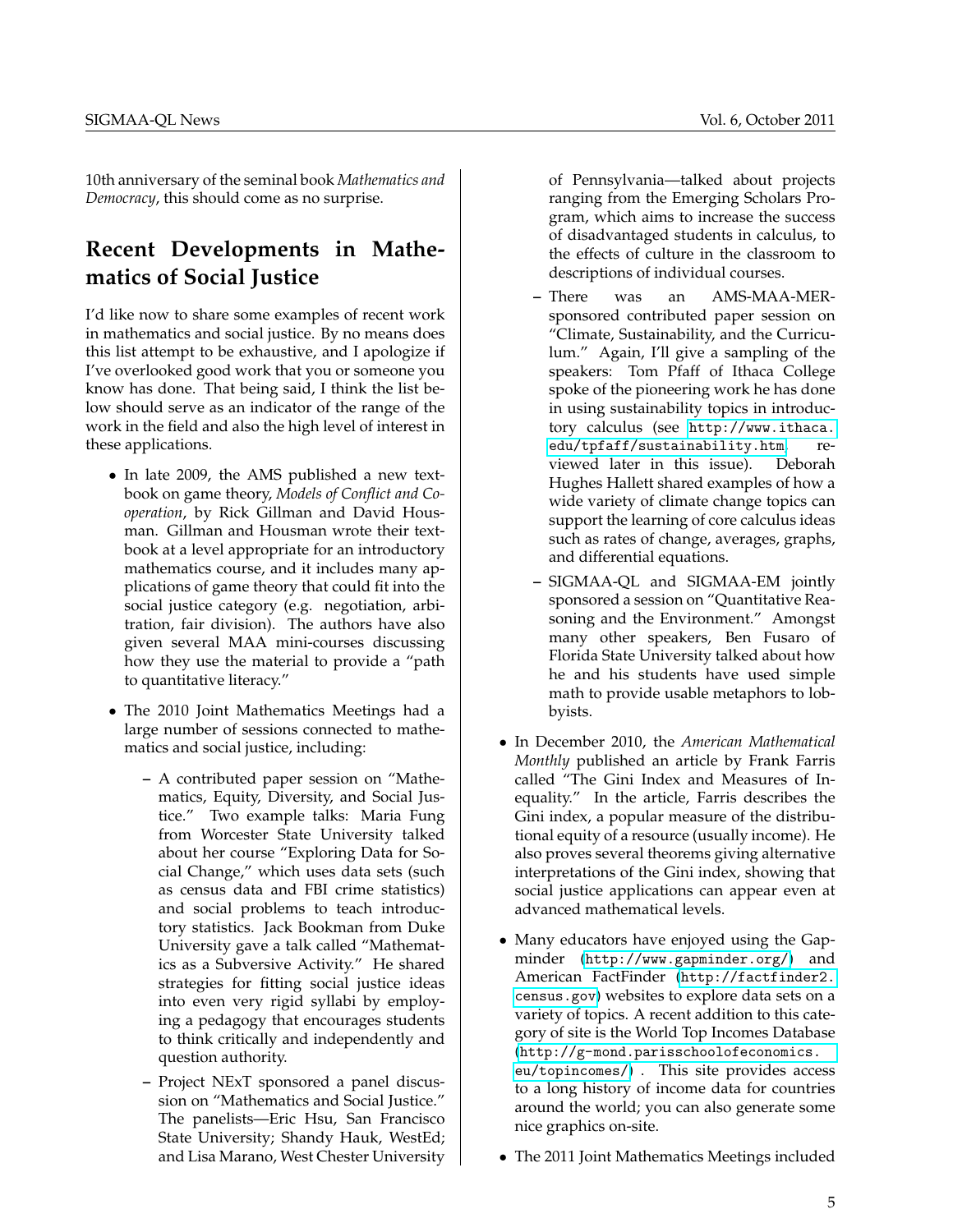a session titled "Proving Hardy Wrong: Math Research with Social Justice Applications," organized by Eva Curry (Acadia University). G.H. Hardy once complained that applications of math only "accentuate the existing inequalities in the distribution of wealth, or more directly promote the destruction of human life." This panel aimed "to help raise the profile of research with applications that Hardy would have considered positive rather than harmful, and to organize interested members of the mathematical community to support greater funding for and dissemination of such research." One of the panelists was Gizem Karaali (Pomona College). She and her collaborators have written two papers studying fairness and efficiency in the problem of matching students to schools in public school districts, attempting as much as possible to respect student preferences. Both papers are available on arXiv. The papers are "Coalitions and Cliques in the School Choice Problem" ([http://arxiv.](http://arxiv.org/abs/1104.5474) [org/abs/1104.5474](http://arxiv.org/abs/1104.5474)) and "A Cost-Minimizing Algorithm for School Choice" ([http://arxiv.](http://arxiv.org/abs/1010.2312) [org/abs/1010.2312](http://arxiv.org/abs/1010.2312)). Following the panelists' remarks, there was a spirited discussion. It was clear that the interest level in the crowded room was very high.

- At MathFest 2011, John Curran and Andrew Ross, both from Eastern Michigan University, presented a mini-course on a roleplaying game they have developed for use in an introductory mathematics class. The game, called "Ways and Means, 1935: Debating the Social Security Act through Math," places students in the roles of U.S. senators in 1935. Their task is to make quantitative arguments based on historical data to determine the shape of social security legislation. Curran and Ross are primarily concerned with using the game to foster quantitative literacy, but there is a clear social justice angle with connections to contemporary political problems.
- As noted on the SIGMAA-QL website, there are a number of conferences throughout the year that bring multidisciplinary audiences together to discuss educating for social justice and civic engagement. For example, this October, the AAC&U is sponsoring a conference on "Educating for Personal and Social Responsibility: A Twenty-First-Century Imperative." Each summer, the organization Science Educa-

tion for New Civic Engagements and Responsibilities (SENCER) runs a Summer Institute for teams of faculty from institutions wanting to connect science, technology, and mathematics education to civic engagement. Finally, Project Kaleidoscope (known as PKAL and now working in partnership with the AAC&U) occasionally holds events connecting science education to civic action.

## **The Future of Mathematics & Social Justice**

What's next? Clearly, I and others in the field of mathematics and social justice will continue to develop curricula, use them in our own courses, and share them with others at conferences. I believe, however, that more is possible. The remarkable number of sessions on mathematics and social justice at the 2010 Joint Mathematics Meetings, together with the high level of interest I witnessed at those sessions and related sessions at subsequent conferences, attest to the fact that there is a large community of willing participants in this work and a hungry audience.

If you use social justice applications in your mathematics classes, I encourage you to share your work broadly: Talk about your work with your college's office of service-learning or community engagement. Join the Mathematics for Social Justice Google Group and send a message describing what you've done to that list or to the SIGMAA-QL mailing list. Build a webpage. Develop a mini-course for your MAA section meeting. Speak at a session at the Joint Mathematics Meetings or MathFest (there's almost always a relevant session).

In addition to these individual efforts, I would like for us as a community to dream bigger. I believe that there is enough polished work for a more formal expression of our ideas: perhaps an MAA Notes volume, a collection of modules (a la the COMAP modules), or even a textbook. I also think we could be developing mini-courses for the national meetings (JMM and MathFest) as well as PREP workshops for the summer. Some have suggested forming a SIGMAA devoted to mathematics and social justice. There are also a number of interdisciplinary conference and grant opportunities with organizations like AAC&U, PKAL, SENCER, and the Lilly Conference on College Teaching. We should also be thinking about assessing the impact of our work: Do social justice applications help students learn mathematics? Do they increase civic engagement? Which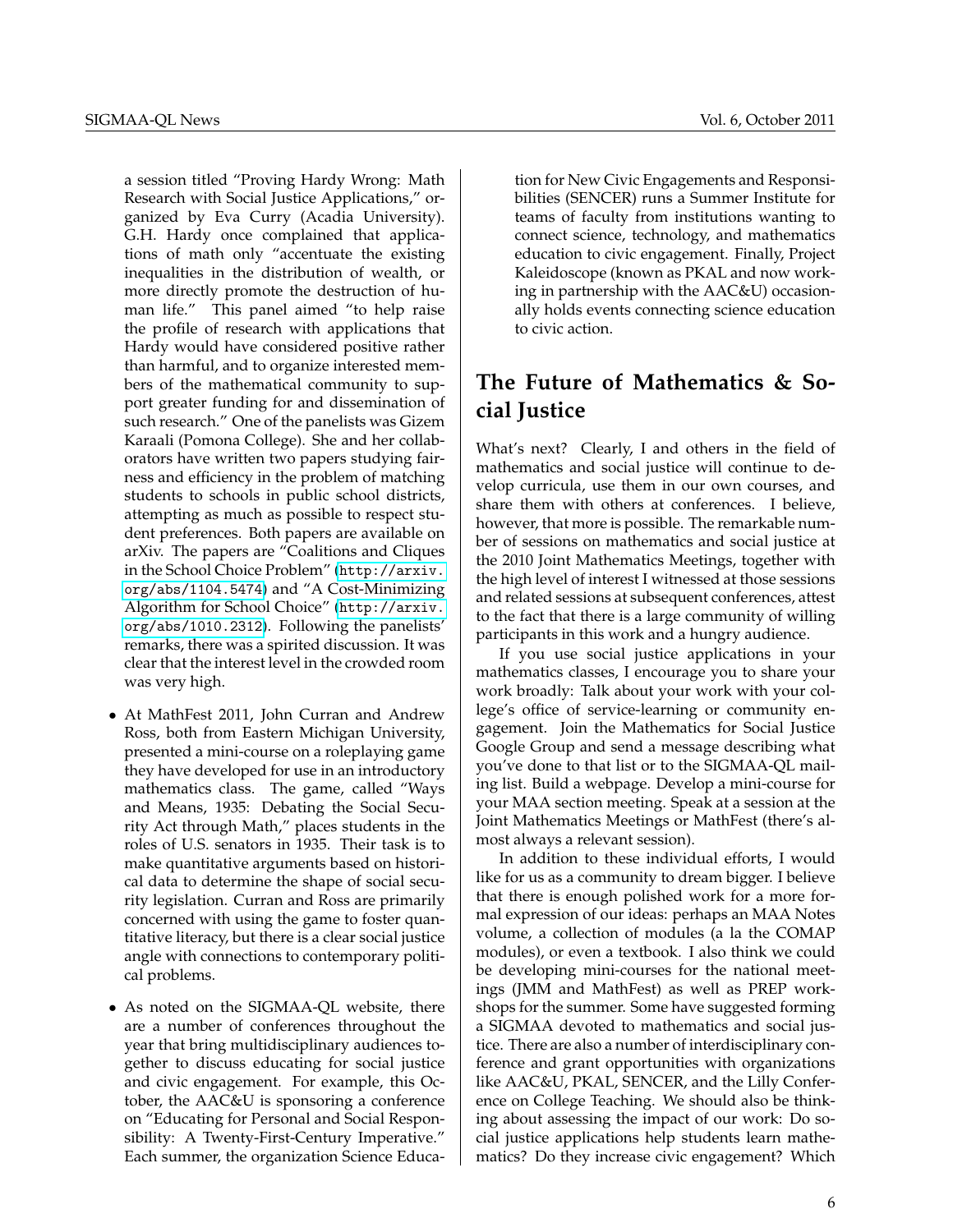applications and activities work better than others?

I intend to actively explore these ideas in the near future, but I can't do it alone! If you have other ideas or would like to collaborate, let me know or put the word out on the Mathematics for Social Justice or SIGMAA-QL mailing lists. I look forward to hearing some great ideas!

*Andy Miller Belmont University, Nashville, Tennessee* http://www.belmont.edu/mcs/faculty\_\_staff/ [andymiller. html](http://www.belmont.edu/mcs/faculty__staff/andymiller.html) [andrew.miller AT belmont.edu](mailto:andrew.miller@belmont.edu)

## <span id="page-6-0"></span>**Reviews & Announcements**

## **Sustainability Calculus & Statistics: A Web Resource**

### **[Pfaff](#page-7-1) [\(2011\)](#page-7-1)**

Educating about sustainability (climate change, resource depletion, human health and equity, etc) provides an excellent context for improving quantitative literacy while teaching Calculus and statistics.

To this end Tom Pfaff of the Mathematics Department at Ithaca College has posted college mathematics classroom materials that address sustainability issues. Here you will find data sets for use in calculus projects that cover a variety of typical topics, including differentiation, computing tangent lines, and integration. The materials for teaching statistics including data from the climate simulation provided by NARCCAP (North American Regional Climate Change Assessment Program), and a collection resources and graphs that an instructor might find useful for incorporating sustainability issues. Topics incorporated into the projects Pfaff has developed include confidence intervals and regression. All these materials are freely available at [http://www.ithaca.](http://www.ithaca.edu/tpfaff/sustainability.htm) [edu/tpfaff/sustainability.htm](http://www.ithaca.edu/tpfaff/sustainability.htm).

Lastly, materials are being developed by Prof. Pfaff and his colleagues at Ithaca to add a multidisciplinary component to sustainability education and make students aware of the complexity of dealing with today's problems. These materials, whose development is being supported by the NSF, are becoming available at the portal for this project: [http:](http://www.ithaca.edu/mse/) [//www.ithaca.edu/mse/](http://www.ithaca.edu/mse/).

The Millennium Ecosystem Assessment (MA), initiated in 2001 by the United Nations, has involved the work of more than 1,360 experts worldwide. The report summary stated, "The bottom line of the MA findings is that human actions are depleting Earth's natural capital, putting such strain on the environment that the ability of the planet's ecosystems to sustain future generations can no longer be taken for granted." The United Nations proclaimed 2005-2014 as the decade of sustainability education. This call to action offers a valuable opportunity to incorporate QL in a setting usually restricted to more conventional mathematics and statistics. Tom has found that students generally react favorably to this synthesis; many find the application of Calculus concepts to a problem that most have heard about offers extra motivation to learn the material. On the welcome page he quotes a student as saying "for once a math class used real world information for their questions/problems instead of just pulling numbers out of nowhere and expecting we understand them ." Tom welcomes feedback at [tpfaff AT ithaca.edu](mailto:tpfaff@ithaca.edu) and is interested in ways to expand his content and reach of his materials.

## **About Mathematics**

### **[Rising, Schoaff, & Moore-Russo.](#page-7-2) [\(2011\)](#page-7-2)**

How do we address concerns about innumeracy among college majors in non-science subjects? That is the challenging question Gerald Rising, Eileen Schoaff, and Deborah Moore-Russo answer in a new mathematics textbook under development for college liberal arts students, *About Mathematics*.

The focus is on numerical concepts rather than technique. For example, an important goal of the Calculus chapter is to have students understand what is going on in the processes of differentiation and integration. In teaching about money, the authors want students to know when and how to use amortization and how the amortization formula was derived rather than to memorize the resulting equation or to apply by rote that formula. The text expects students to confirm the often unexpected results of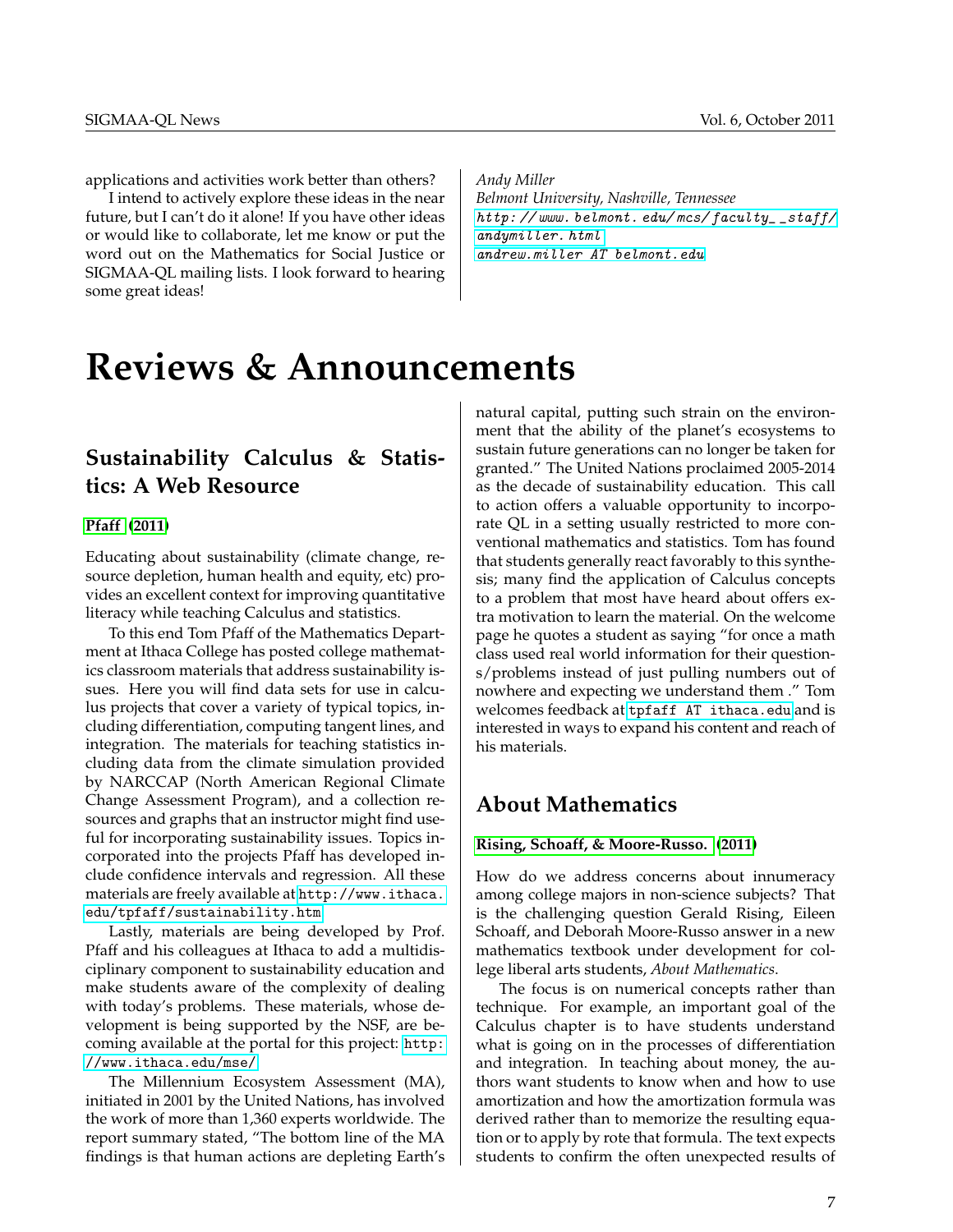probability calculations through experimentation.

Although this text differs in many other ways from standard texts for this audience, the major difference that allows students to avoid bogging down with details derives from a series of over a hundred calculator programs we have designed. Students use these programs to carry out computation and to provide the basis for experimentation. This is not, however, a programming course: the students access canned TI-84 calculator programs at appropriate times.

I offer two examples of what these programs provide. First, again from the calculus chapter, the students meet the idea of the definite integral as the limit of the sum of internal rectangles with the calculator carrying out the computation for increasing numbers of those rectangles. Bypassing those complex computations allows the student to focus on what is happening.

The models chapter addresses an old problem posed by Fred Mosteller: You have \$20 and an opportunity to play roulette until you either lose your money or double it. You can either bet your full stake on one spin or play \$1 at a time. Which would you choose? (You might pause here to choose yourself.) It turns out that the chance of winning on one spin (and so doubling the value of the bet) is about 47% (9/19), but the chance of doubling your money on

a series of \$1 spins is reduced to about 11%. Faced with this unexpected difference, students run a program that carries out this experiment for them and they can see results that confirm this outcome.

It is our belief that the question that motivated development of this text is better answered for this audience by addressing central ideas rather than practicing detailed computations. Few of them will solve an equation once they leave our institutions; but all of them should have some understanding of the mathematical enterprise and its basic ideas.

About Mathematics has undergone trials in two classes with rewarding student response and is now being reviewed for publication. Anyone interested in further information about it should visit the website, [www.buffalo.edu/~insrisg/AboutMathematics.](www.buffalo.edu/~insrisg/AboutMathematics.html) [html](www.buffalo.edu/~insrisg/AboutMathematics.html), and anyone interested in participating in further pre-publication classroom trials should contact Gerald Rising at [insrisg AT buffalo.edu.](mailto:insrisg@buffalo.edu)

## **Bibliography**

- <span id="page-7-1"></span>Pfaff, Thomas J. (2011) Tom Pfaff's Sustainability Page, Department of Mathematics, Ithaca College, Ithaca, New York (visited September 2011), [http://www.ithaca.edu/tpfaff/](http://www.ithaca.edu/tpfaff/sustainability.htm) [sustainability.htm](http://www.ithaca.edu/tpfaff/sustainability.htm).
- <span id="page-7-2"></span>Rising, Gerald, Schoaff, Eileen, & Moore-Russo, Deborah (2011) *About Mathematics* Manuscript under review.

## <span id="page-7-0"></span>**Recent and Upcoming Events**

## **Joint Math Meetings 2011**

**January 6–9, New Orleans, Louisiana**

SIGMAA-QL sponsored an *AMS-MAA-MER Special Session on Mathematics and Education Reform: The Role of QL in the High School Mathematics Curriculum*. Listing of presentations with abstracts and slides available at <http://sigmaa.maa.org/ql/meetings.php>.

15**th Annual Meeting of the Northeast Consortium on Quantitative Literacy, 2011**

### **March 19, Boston, Massachusetts**

A record of this meeting is currently available at <http://quantitativereasoning.net/necql/>.

## **MathFest 2011**

### **August 3–6, Lexington, Kentucky**

SIGMAA-QL sponsored a session: *[Quantitative Rea](http://www.maa.org/mathfest/cps.html#ql)[soning and Literacy: Pedagogical Strategies](http://www.maa.org/mathfest/cps.html#ql)*